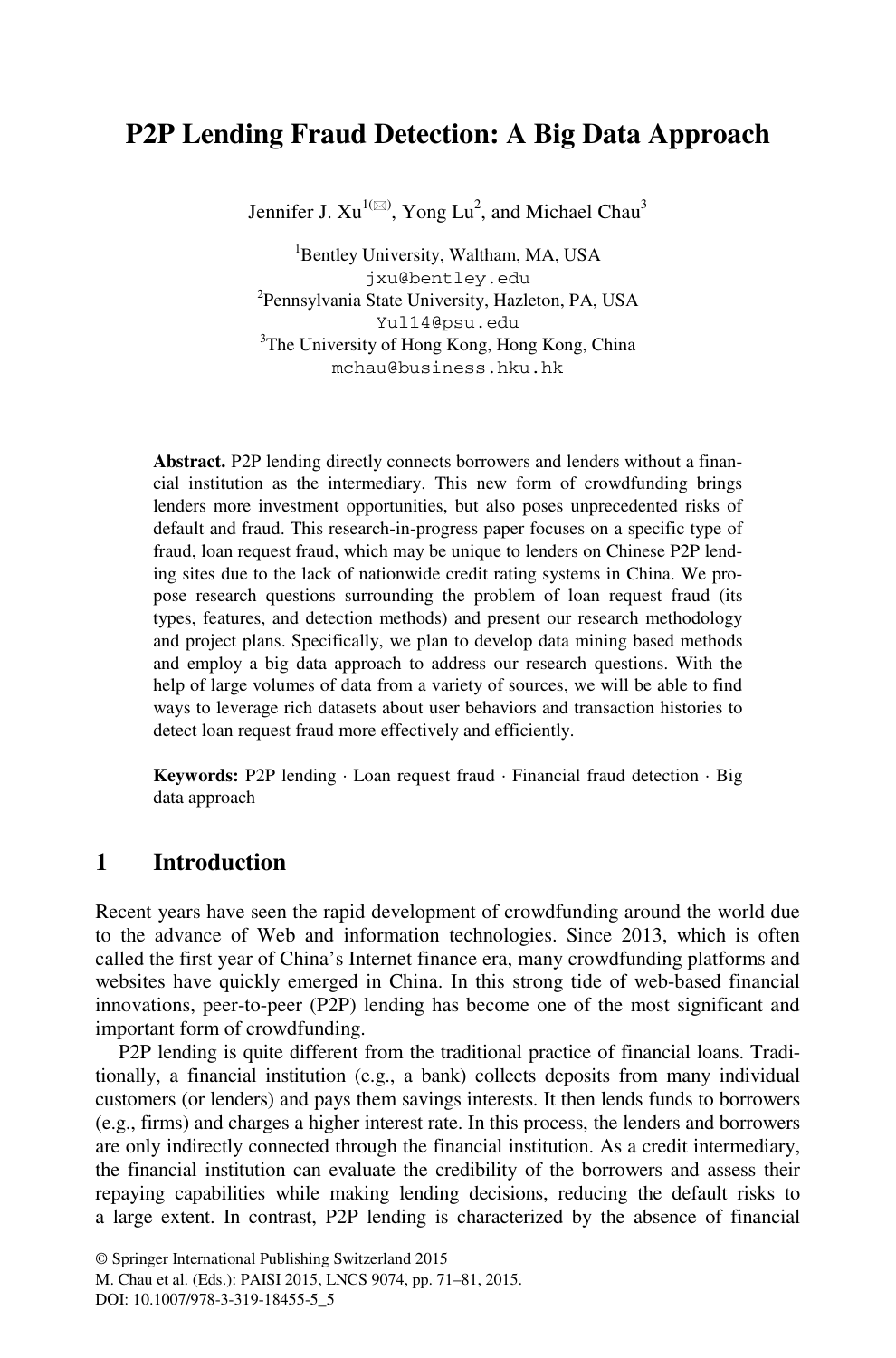intermediaries. P2P lending websites are simply marketplaces where people sell or buy loans. That is, except for offering the platform to accommodate loan transactions and providing the necessary information about borrowers and their loans, P2P lending websites do not evaluate the borrowers' trustworthiness, assess the financial risks associated with loans, or help lenders make investment decisions. As a result, lenders must bear higher risks than they used to when using traditional financial institutions.

More seriously, lenders may become victims of a new form of financial fraud on these crowdfunding platforms – loan request fraud. For example, a borrower may request a medical emergency loan while the real purpose of borrowing is to purchase luxury goods. A business owner may create a fraudulent loan request seeking funds for a nonexistent project, cheating about the financial performance of the company, exaggerating the company's profit prospects and repaying capabilities. After securing sufficient funds for their loans, these borrowers may default, causing financial losses to lenders. This type of fraud not only harms lenders financially (and even emotionally) but also causes great damages to the P2P websites, destroying their reputations. In 2014, four paper companies in Guangzhou, China, committed fraudulent loans, causing a P2P website, My089, a total of  $\pm 100,000,000$  bad debt risk [29].

The existence of loan request fraud may be attributed to several reasons. First, since all users (borrowers and lenders) on P2P sites are anonymous, lenders cannot get complete and accurate information about the identities, incomes, and credit histories of borrowers. This information asymmetry makes lenders very vulnerable to loan request fraud. Second, China does not yet have a nationwide credit rating system to report on individuals' credit histories. As a result, from a borrower's perspective, the consequence of committing fraud or defaulting in loan payments is not devastating; and the negative impact on their chances of getting future loans is minimal. Third, although most P2P lending sites in China have made great efforts to enforce risk management by carefully verifying borrowers' identifies, occupations, incomes, and home ownership, this process is largely manual and error-prone. It is still possible for malevolent borrowers to falsify their records and use misleading or untrue information to lure lenders to fund their loans.

Therefore, it is highly desirable to develop efficient and effective strategies and techniques for detecting loan request fraud. This research is intended to address the problem of fraud detection in the context of P2P lending. Since P2P lending is a relatively new phenomenon, there has been little research on the detection of loan request fraud, making it a challenging task. On the other hand, however, the recent advance in business analytics, cloud computing, and big data areas has also brought new opportunities for developing innovative big data approaches to financial fraud detection. With the increasing amount of data about users' online behaviors, purchasing records, and social networks, it becomes possible to mine the large volumes of multidimensional data about users and their digital footage, cross-validate P2P borrowers' credibility, and detect fraudulent loan requests.

Specifically, our research aims at addressing four research questions:

- What are the different *types* of loan request fraud in P2P lending?
- What *features and variables* can be used to detect loan request fraud?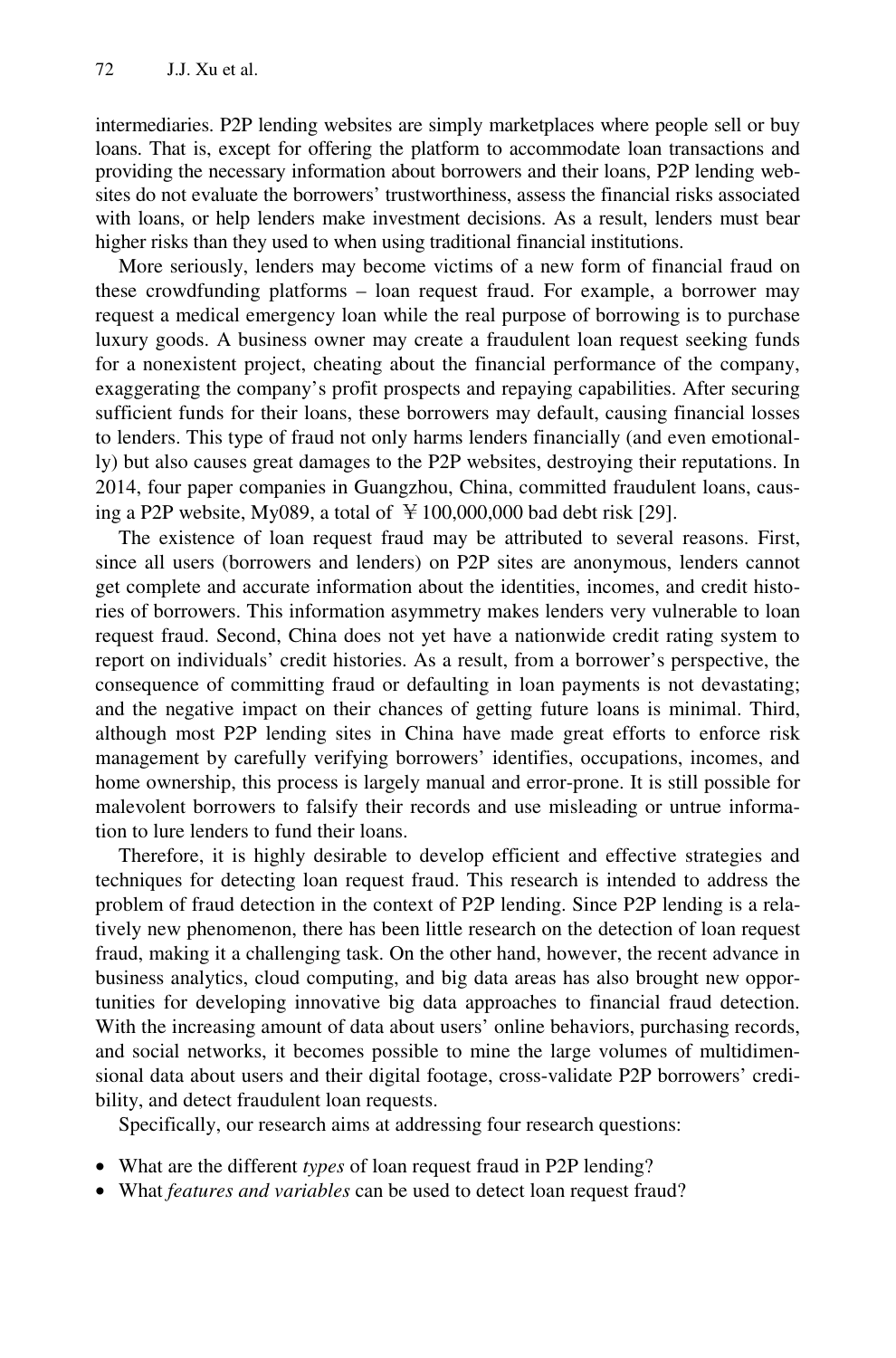- Which *methods and techniques* are more effective and efficient in detecting loan request fraud?
- How to leverage the "*big data*" to improve the performance of loan request fraud detection?

The remainder of this paper is organized as follows. In the next section we review the literature on P2P lending and financial fraud detection. Section 3 will describe our research methodology and lay out the project plans. The last section summarizes potential contributions of the research and concludes the paper.

### **2 Literature Review**

In this section will first briefly introduce P2P lending and then review its current status in China, the state-of-the-art research on P2P lending, and the prior work on financial fraud detection.

### **2.1 P2P Lending**

P2P (peer-to-peer) lending is a type of online auction platform that allows individuals to acquire loans from other people without an intermediary financial institution. P2P lending is a type of crowdfunding, which is broadly defined as "the practice of funding a project or venture by raising monetary contributions from a large number of people, typically via the Internet" [31]. Other types of crowdfunding include donation-based, rewards-based, and equity-based [6].

Since its inception, P2P lending has attracted considerable attention from the public, media, and academia. The first P2P lending site, Zopa.com, launched in England in 2005. Since then many P2P lending sites and platforms have emerged in many countries. In the United States, the two largest P2P lending sites are Prosper and LendingClub. For example, launched in 2006, Proposer has had more than two million members and funded over \$2,000 million loans [27]. As the first P2P lending site in China, PPDai has attracted more than five million users, becoming one of the leading P2P platforms [26]. Other large P2P lending sites in China include CreditEase, My089, eDai365, etc. The recent two years have seen a surge of new P2P lending sites in China.

On a typical P2P site, an individual user, called borrower, can create a loan request, called listing, with a certain amount for auction. The borrower must also specify the maximum interest rate she is willing to pay. Other individuals, called lenders, can bid on the loan request by making a pledge to contribute a certain amount to the listing and specifying the minimum interest rate she is willing to accept. Auctions typically remain active for several days. Figure 1 displays a sample loan request on the website of PPDai.com. It shows critical information about this listing: title, borrowing amount, asking interest, maturity, and a brief text about the purpose of the loan. Important information about the borrower is also displayed along with the listing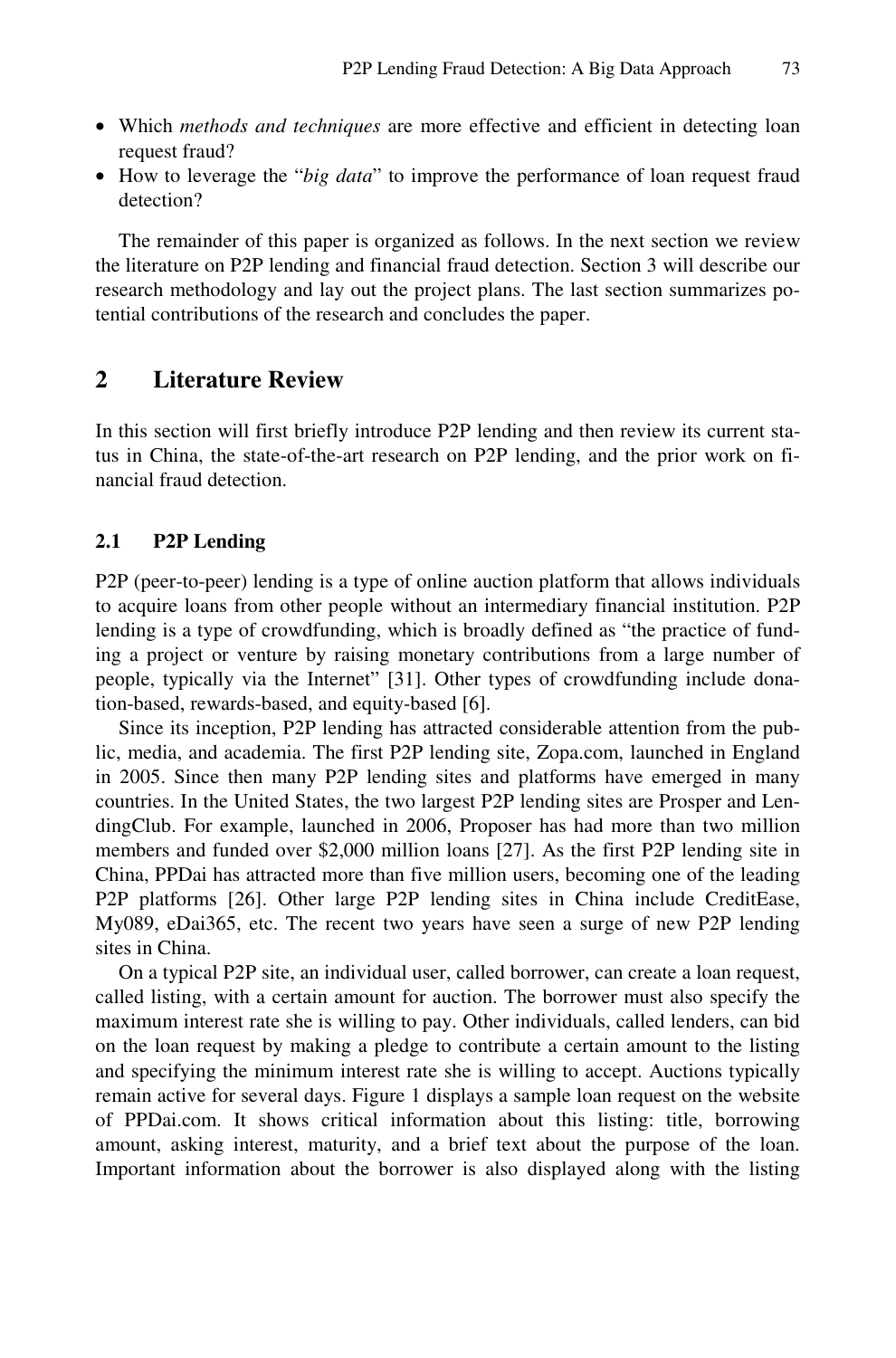$\blacktriangle$  and the matrix of the state of the state of the state of the state of the state of the state of the state of the state of the state of the state of the state of the state of the state of the state of the state of th

including the user name, $<sup>1</sup>$  credit grade (assigned by PPDai), borrowing history, and</sup> the optional image of the borrower. A table on the same page records the lenders who have already bidden on the listing, their contribution amounts, and the interest rates they are willing to accept.

The borrower can select either the open or closed auction format. With the closed format, a loan request is closed immediately if enough funding has been received. With the open format, if a loan request is fully funded before the end of its specified duration, lenders can compete and bid down the final interest rate. Regardless of the auction format, a loan request that receives sufficient funding will be materialized into a loan. Each loan has a maturity of 6-36 months and each monthly payment made by the borrower is distributed among the winning lenders based on their contribution proportions. The status of a loan that has been repaid up to the payment schedule is "current." A loan's status can also be "one month late" or "two-month late." A loan that is late for three or more months is considered default.

| 0x0             | 天猫优质卖家旺季备货,信誉良好0逾期<br><b>User9938</b><br>в<br>2次成功 0次流标 |                   |                      | 预审<br>账户余额 登录后可见   |                  |
|-----------------|---------------------------------------------------------|-------------------|----------------------|--------------------|------------------|
|                 |                                                         |                   |                      | 200                | $\overline{\pi}$ |
| 借款总额:           | 年利率:                                                    |                   | 期限:                  | 预期收益: ¥8.86        |                  |
| ¥40,000         | 15 <sub>%</sub>                                         |                   | $6 \nleftrightarrow$ | 马上投标               |                  |
| 每月还款: ¥6,961    | 进度: 1                                                   |                   | 178%                 | 尚未投标               |                  |
| 借款余额: ¥8,603    |                                                         | 剩余时间: 8天 03:59:35 |                      |                    |                  |
|                 |                                                         |                   |                      |                    |                  |
| 等额本息            |                                                         |                   |                      |                    |                  |
| 借款详情<br>投标记录    | 本人是一名天猫店主,现在旺季备货,需要些资金,还款信誉很好,大家可以看记录,感谢支持!             |                   |                      |                    |                  |
| 投标人             |                                                         | 当年利率              | 有效金额                 | 投标时间               | $\Delta$<br>ш    |
| <b>User5056</b> |                                                         | 15%               | ¥100                 | 2015/3/20 20:17:42 |                  |
| <b>User2977</b> |                                                         | 15%               | ¥300                 | 2015/3/20 20:19:42 |                  |
| <b>User5533</b> |                                                         | 15%               | ¥200                 | 2015/3/20 20:21:35 |                  |

**Fig. 1.** A sample loan request on PPDai.com

Although P2P lending has brought lenders new investment opportunities and channels, it also poses unprecedented challenges and risks, among which default is the greatest risk that lenders must bear when lending money to strangers. To protect

-

 $1$  To protect the privacy of users, all user names in Figure 1 are fake.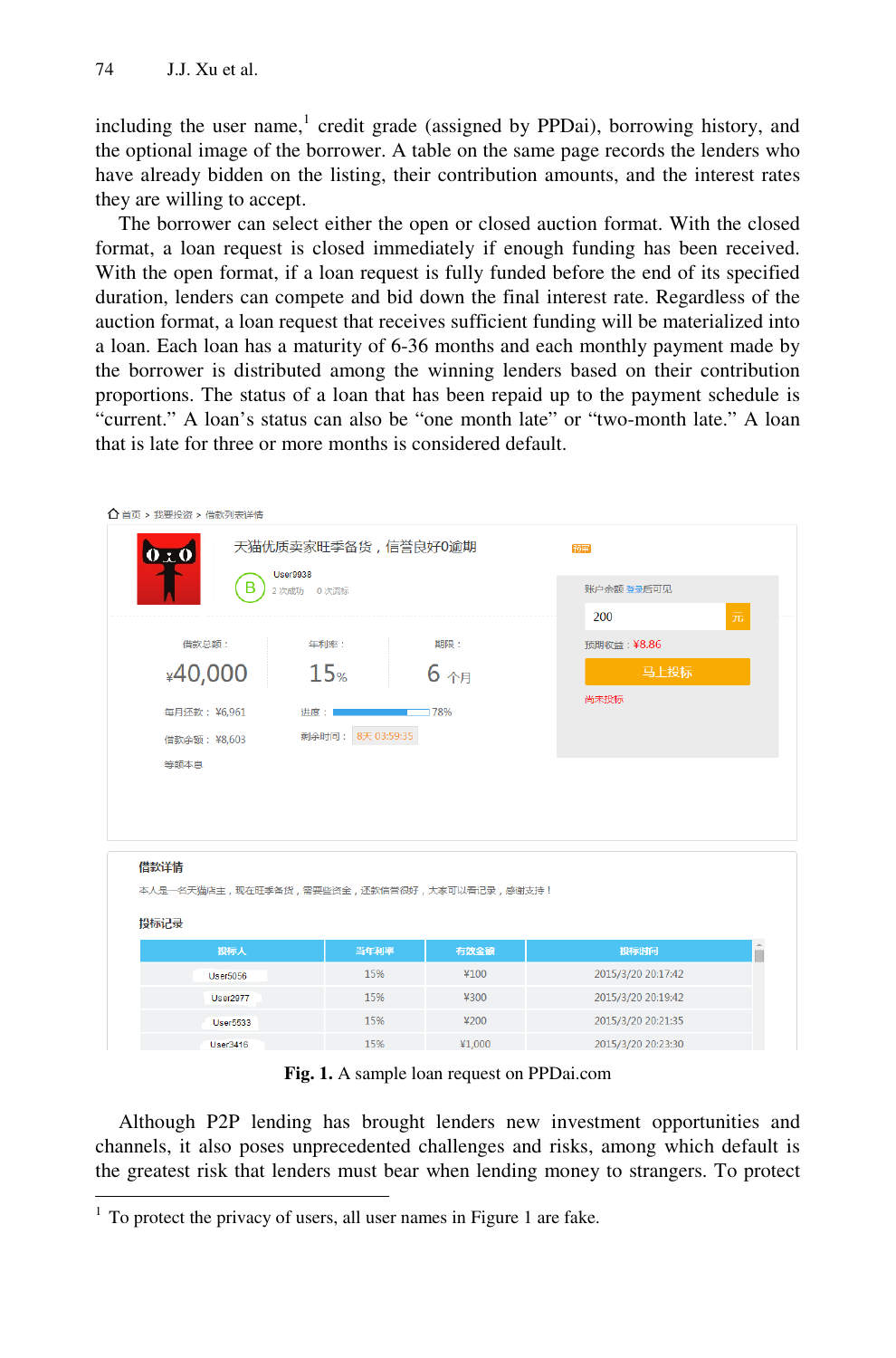lenders' investment and minimize default risks, each P2P site has employed various risk management measures such as identity verification and credit grade assessment. Although the true identities of users are never publicly revealed on the websites, P2P platforms always verify the users' identities using their social security numbers, driver's license numbers, bank account numbers, or other valid identifications before allowing them to engage in any transactions. P2P sites often also collect and make accessible additional information regarding borrowers. PPDai, for example, assigns each borrower a letter credit grade ranging from AA (high quality) to HR (low quality) based on the borrower's income, occupation, education level, and credit history within PPDai [26]. The borrower's home ownership, past and present delinquencies, current credit lines, and bankcard utilization may also be disclosed on the website.

However, despite these verification and prevention measures, the information that lenders can access regarding borrowers are still very limited; and the fundamental problem of information asymmetry remains. Information asymmetry refers to a situation in which one party in a transaction has more or better information than the other [2]. In the traditional lending context, as the intermediary between borrowers and lenders, financial institutions have access to detailed information of borrowers and possess sophisticated risk-assessment instruments. Thus, they are able to mitigate information asymmetry and reduce investment risks effectively. However, unlike banks, P2P lenders do not have access to the comprehensive information about borrowers. Consequently, information asymmetry between borrowers and lenders is significantly elevated.

#### **2.2 Prior Work on P2P Lending**

The literature on P2P lending is mainly focused on lenders' lending decision making processes under the condition of information asymmetry. In general, two categories of research questions have been studied: (a) what type of information affects lenders' lending decisions? and (b) which factors are related to or can be used to predict payment default?

For the first question, research has found that two types of information, hard and soft, play a role in lender' decisions about whether to bid on a loan request or not [18]. Hard credit information refers to a set of quantitative parameters about a borrower (e.g., the credit score or grade, debt-income ratio, homeownership, and number of credit cards). Naturally, it is easier for borrowers with high credit scores and low debt-income ratios to get funded for their loan requests.

However, studies have also reported that loan requests made by borrowers with poor credit grades may also successfully get funded. In this case, it often is the soft information that makes lenders trust the borrowers and believe that they can repay loans on time. Soft information refers to borrower characteristics that are not reflected by hard credit information, such as a borrower's personal capital (e.g., gender, age, race, appearance) [18]. Pope and Sydnor found that loan requests made by females, white or Asian borrowers are more likely to attract funding [25]. Similarly, Duarte et al. found that lenders tend to perceive borrowers with attractive appearances to be trustworthy [11]. Another important type of soft information is related to a borrower's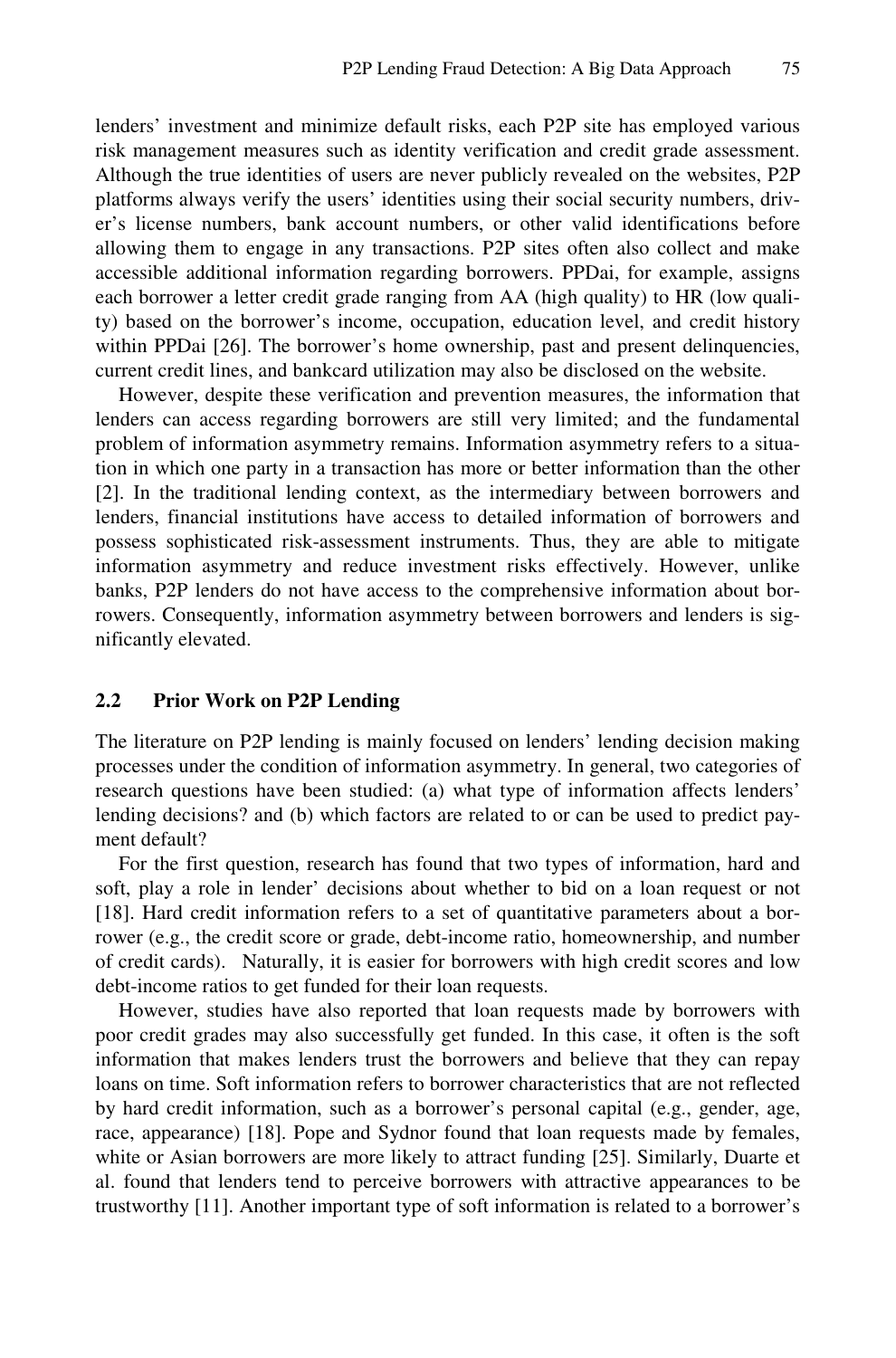social capital, which can be measured by the borrower's number of friends and the number of endorsements made to the borrower's loan requests by his/her friends [3, 18, 19]. In this case, the social capital serves as a signal of loan quality or trustworthiness of the borrower.

For the second research question, most studies have reported that loans with better credit grades tend to have lower default rates. However, borrowers with good personal or social capital may not necessarily perform well in their ex-post loan payments and tend to default more often than those with good hard scores [4, 10, 12, 14-17].

It must be noted that default is not necessarily caused by a fraudulent loan request. A valid, legitimate loan request made by an honest, trustable borrower can end up with default because of various reasons such as the borrower's unexpected financial hardship, loss of jobs, or health issues. However, on the other hand, default usually is the predestined outcome of a fraudulent loan request, which is intended to deceive lenders for financial gain.

### **2.3 Fraud Detection**

The Merriam-Webster's Dictionary of Law defines fraud as "a misrepresentation or concealment with reference to some fact material to a transaction that is made with knowledge of its falsity or in reckless disregard of its truth or falsity and with the intent to deceive another and that is reasonably relied on by the other who is injured thereby." Loan request fraud can be seen as a type of financial fraud. Phua et al. categorized financial fraud into four types [24]: internal fraud (i.e., fraudulent financial reports of firms), insurance fraud (i.e., fraudulent insurance claims), credit card fraud (i.e., fraudulent purchases), and telecommunication fraud.

Statistical methods and data mining techniques have been widely used for detecting financial fraud. In the data mining approach, regular patterns or models are first extracted from large volumes of historical data about transactions or user behaviors. It then compares any new data against the regular patterns and raises flags for transactions or behaviors that significantly deviate from the regular patterns and models. For example, a credit card company can build a "behavioral profile" for individual customers by finding regular patterns in their purchasing histories, and classifying transactions based on their average monthly spending and the places where they usually shop. A sudden, sharp increase in a customer's monthly spending in unusual places can signal fraudulent transactions.

The detection of financial fraud, especially the detection of internal and credit card fraud, has been studied extensively in literature using various classification, clustering, and outlier analysis methods. For example, Cecchini et al. used Support Vector Machine (SVM) to analyze 23 financial measures of 122 firms and found 132 frauds in a 13-year period [7]. Dechow et al. focused on seven main financial variables and used logistic regression to detect 293 frauds in 896 firms [9]. Abbasi et al. proposed a meta-learning framework and combined several classification methods including SVM, J48, Bayes Net, logit regression, and neural networks [1]. In addition to the 12 common financial variables (e.g., asset quality index, cash flow earnings difference, inventory growth, etc.) extracted from firms' quarterly and annual financial reports,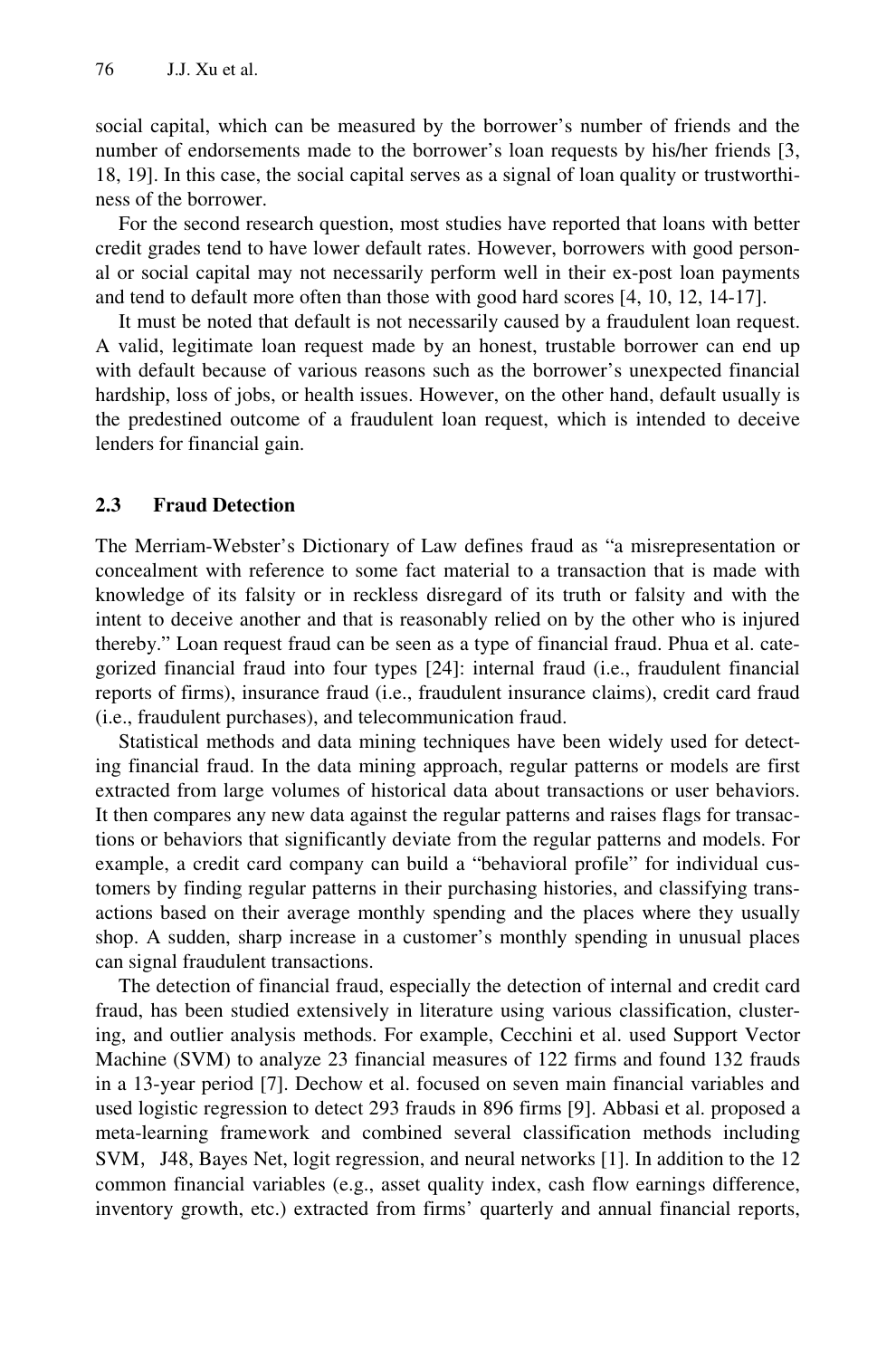they also leveraged organizational level and industry level data and significantly improved the performance of internal fraud detection. Similarly, credit card fraud detection also often relies on classification and outlier analysis techniques, including Bayesian classifiers [22], hidden Markov models [30], and association rules [28]. Paasch used neural networks and genetic algorithms to detect fraudulent credit card transactions in a real dataset that contained 13-month worth of 50 million credit card transactions [20]. Using the same dataset, Bhattacharyya et al. combined support vector machines and logistic regression models for fraud detection [5].

Online auction fraud has attracted the attention of researchers in recent years. This kind of fraud often occurs on e-commerce platforms (e.g., eBay). Behaviors such as shilling, bid shielding, misrepresentation, selling counterfeits, and triangulation are all considered fraud. Many methods and approaches have been proposed to detect online auction fraud. Pandit et al. extracted suspicious patterns for fraudsters by modeling online auction transactions and users as a Markov Random Field, and then employed a Belief Propagation method to detect likely fraudsters [21]. In addition to these technological approaches, researchers have also proposed many constructive strategies for users, auction platforms, and regulation institutions. Chua et al. advocated for collaboration between online auction user communities and auction platforms to effectively manage the problem of auction fraud [8]. Gavish and Tucci suggested that fraud be reduced by increasing information sharing among auction platforms and users, employing legitimate escrow services, enforcing auction insurance policies, and encouraging selfprotection by buyers [13]. Pavlou and Gefen proposed to leverage three IT-enabled institutional mechanisms (feedback, third-party escrow services, and credit card guarantees) to engender buyer trust and reduce auction fraud [23].

Because P2P lending is a relatively new financial phenomenon, there has been little research on fraud detection in this context. Especially, it has not been much report about loan request fraud in developed countries (e.g., the United States), in which the credit rating systems are rather comprehensive and can provide accurate and reliable information about individuals' credit histories. Moreover, because there are many regulations and laws targeting financial fraud in those developed countries, it is relatively difficult for individuals to commit frauds by lying about credit histories, using fake or stolen identities, and providing misleading or untrue information. In contrast, there has not been a nationwide credit rating system in China that monitors and reports the credit histories of individuals. P2P sites can only assess borrowers' credit grades based on limited credit history records within their own platforms. There is also no information sharing between different P2P sites and traditional financial institutions. This makes it possible for a malevolent borrower to commit fraud on one platform and continue to do so on other platforms and sites without being noticed or caught. Our research is intended to develop methods and techniques for detecting such fraudulent online loan requests on P2P platforms in China.

### **3 Research Methodology**

Our research consists of several phases using various research methods.

The first phase is literature review. We have reviewed the literature regarding three aspects related to our research: P2P lending, financial fraud detection using data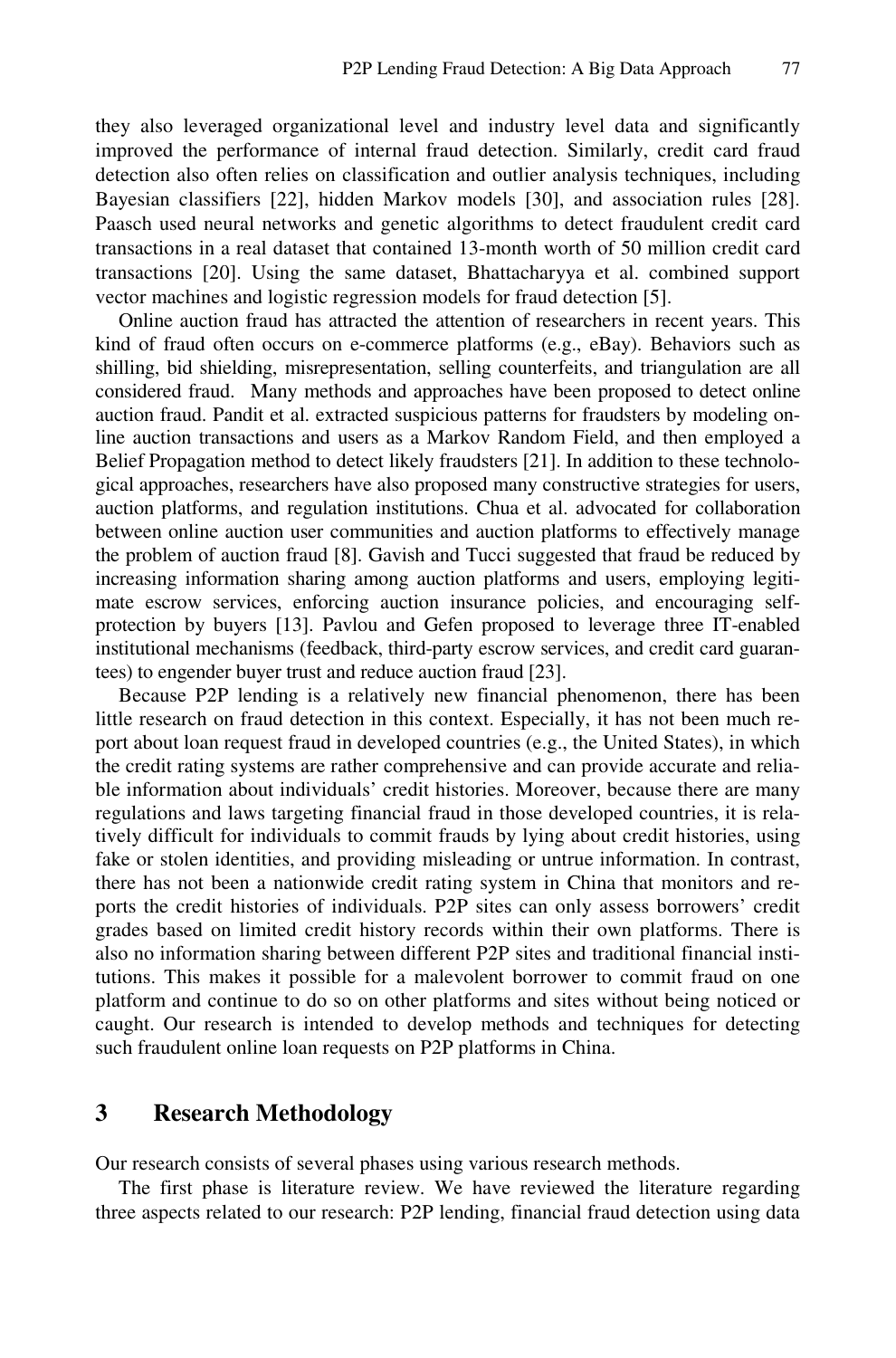mining and big data approaches, and the current state of P2P lending fraud in China. We have searched and found published research in a number of finance, business, and information systems journals and conferences in order to gain a complete and comprehensive understanding of the state-of-the-art research on P2P lending. We have also studied the prior work on fraud detection methods and techniques, finding the pros and cons of each type of methods in detecting fraudulent financial transactions or behaviors. A big challenge has been to examine the state of P2P lending fraud. Only a limited number of research studies have been found to investigate Internet financial fraud in China. Alternatively, some news articles have reported real cases of fraud found in crowdfunding platforms and websites. We will continue to look for these types of studies and seek deeper understanding of P2P lending fraud.

We will conduct field studies in the second phase. We will select PPDai.com, one of the largest P2P site in China, as the field organization for our study. Through previous research collaborations, we have built a strong relationship with PPDai, making it possible to enter the site and collect real data. We will interview PPDai's key domain experts who are in charge of risk prevention and management and learn their knowledge and experience about how they have detected fraudulent loan requests in their identity verification and loan approval processes. We will also study the characteristics of fraudulent cases to prepare for the development of large-scale models for loan request fraud.

The task in the third phase is to develop detection methods and prototype systems. Like in most classification applications, one of the important steps in this phase will be feature selection. We will select and construct a set of features that are useful for detecting fraud based on our review of literature on fraud detection, as well as our findings from our interviews with domain experts in the field studies. We will adopt the meta-learning framework proposed by Abbasi et al. [1] and incorporate multiple classification algorithms (e.g., decision trees, SVM, and neural networks) in this framework.

More importantly, we will explore and experiment with the big data approach to improve the detection performance. This approach is characterized by its reliance on large volumes of data from multiple sources with multiple dimensions in multiple formats. Using this approach may help discover novel knowledge about financial fraud and develop innovative detection strategies and techniques. For example, a considerable percentage of PPDai users are retailers on Alibaba.com, the largest e-commerce site in China. These users often choose to display links to their Alibaba online stores on their loan request pages. This can become a unique external source for a rich set of data containing these users' Alibaba seller ratings, their business types, product categories, and sales volumes. Such data can be used to verify the purpose of business loans and to assess borrowers' repaying capabilities.

In addition, advanced techniques will be employed to mine data in different formats (e.g., structured and unstructured). For instance, PPDai borrowers are allowed to write a brief text describing the purpose of a loan request and show evidence for repaying capabilities. Users (borrowers and lenders) can engage in private email conversations within the site regarding a specific loan request. There also is a user community where users can post messages to ask questions, seek investment advice, share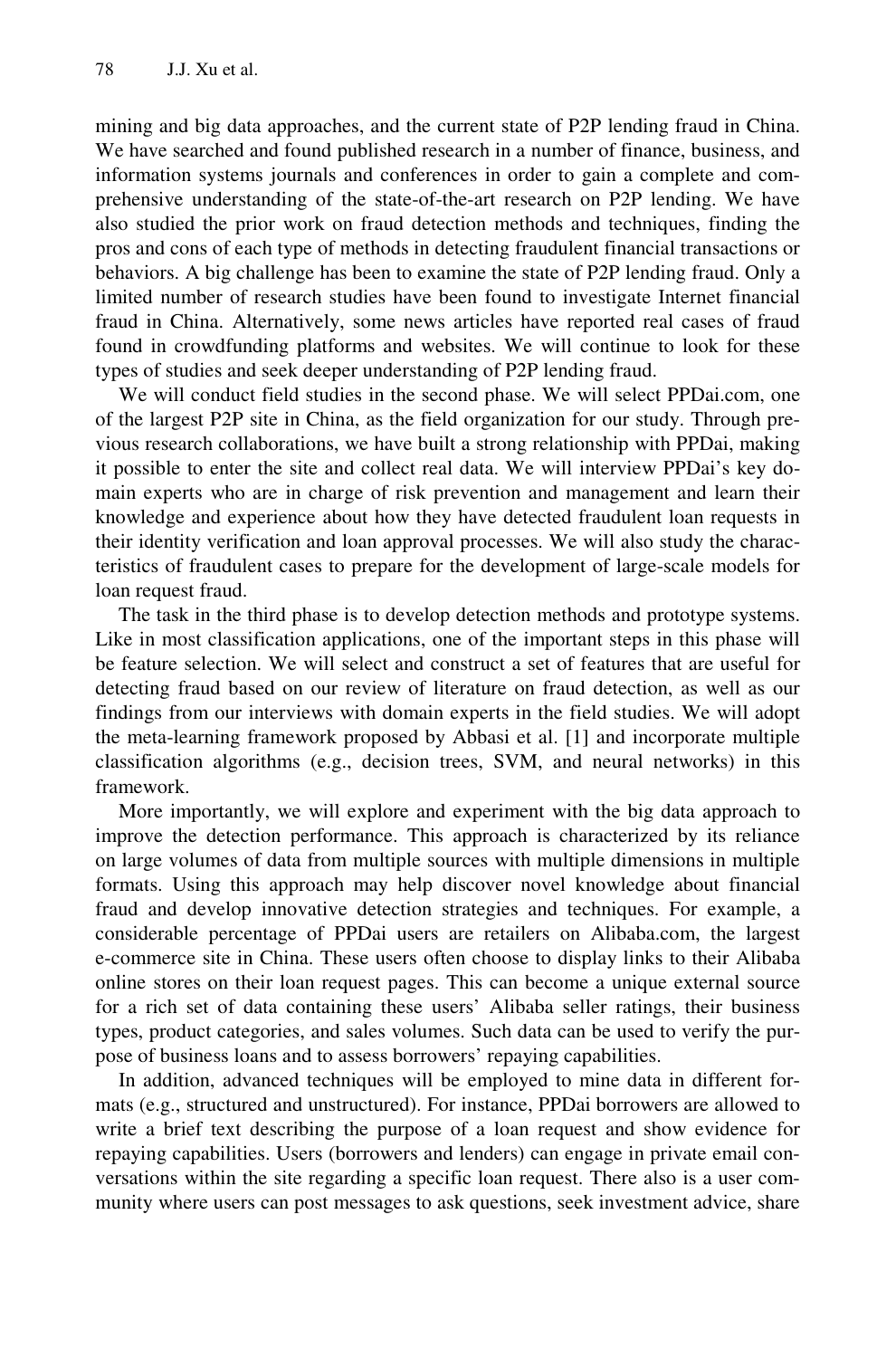lessons and experience, discuss about specific loans, and make friends. This set of unstructured data can be mined to build profiles of users' online behaviors, social relations, and even sketches of personal background, assisting the detection of fraudulent loan requests.

The last stage will be performance testing and evaluation. We will ask domain experts from PPDai to provide a dataset with confirmed fraudulent loan requests and use it as our training and testing data. We will compare different feature sets and methods based on a number of performance metrics (e.g., accuracy, precision, recall, and F-measure).

At present we have finished the first phase and are preparing for the interviews with domain experts in PPDai. We have secured a preliminary dataset containing all loan requests and payment records between 2009 and 2011. We plan to program a Web crawler soon to collect data about PPDai's registered users who own online stores on Alibaba.com.

# **4 Potential Contributions and Conclusions**

The potential contribution of our research is two-fold. First, our research will shed light on a new type of financial fraud, P2P loan request fraud, associated with crowdfunding. This problem must be addressed because it adds risks to lenders' investment on P2P platforms and may cause great financial losses to lenders. To the best of our knowledge, there has not been any study focusing on this new type of fraud. Second, our research pioneers the use of the big data approach to tackling the problem of fraud detection. With the help of large volumes of data from a variety of sources, we will be able to find ways to leverage rich datasets about user behaviors and transaction histories to detect fraud more effectively and efficiently.

**Acknowledgements.** The authors would like to thank PPDai.com for their support for this project, and Reno Ha and Leo Lu of the University of Hong Kong for their assistance.

# **References**

- 1. Abbasi, A., Albrecht, C., Vance, A., Hansen, J.: MetaFraud: A meta-learning framework for detecting financial fraud. MIS Quarterly 36, 1293–1327 (2012)
- 2. Akerlof, G.A.: The market for "lemons": Quality uncertainty and the market mechanism. The Quarterly Journal of Economics 84, 488–500 (1970)
- 3. Bastelaer, T., Leathers, H.: Trust in lending: Social capital and joint liability seed loans in southern zambia. World Development 34, 1788–1807 (2006)
- 4. Berger, S.C., Gleisner, F.: Emergence of financial intermediaries in electronic markets: The case of online P2P lending. Business Research 2, 39–65 (2009)
- 5. Bhattacharyya, S., Jha, S., Tharakunnel, K., Westland, J.C.: Data mining for credit card fraud: A comparative study. Decision Support Systems 50, 602–613 (2011)
- 6. Bradford, C.S.: Crowdfunding and the federal securities laws. Columbia Business Law Review 1, 14–27 (2012)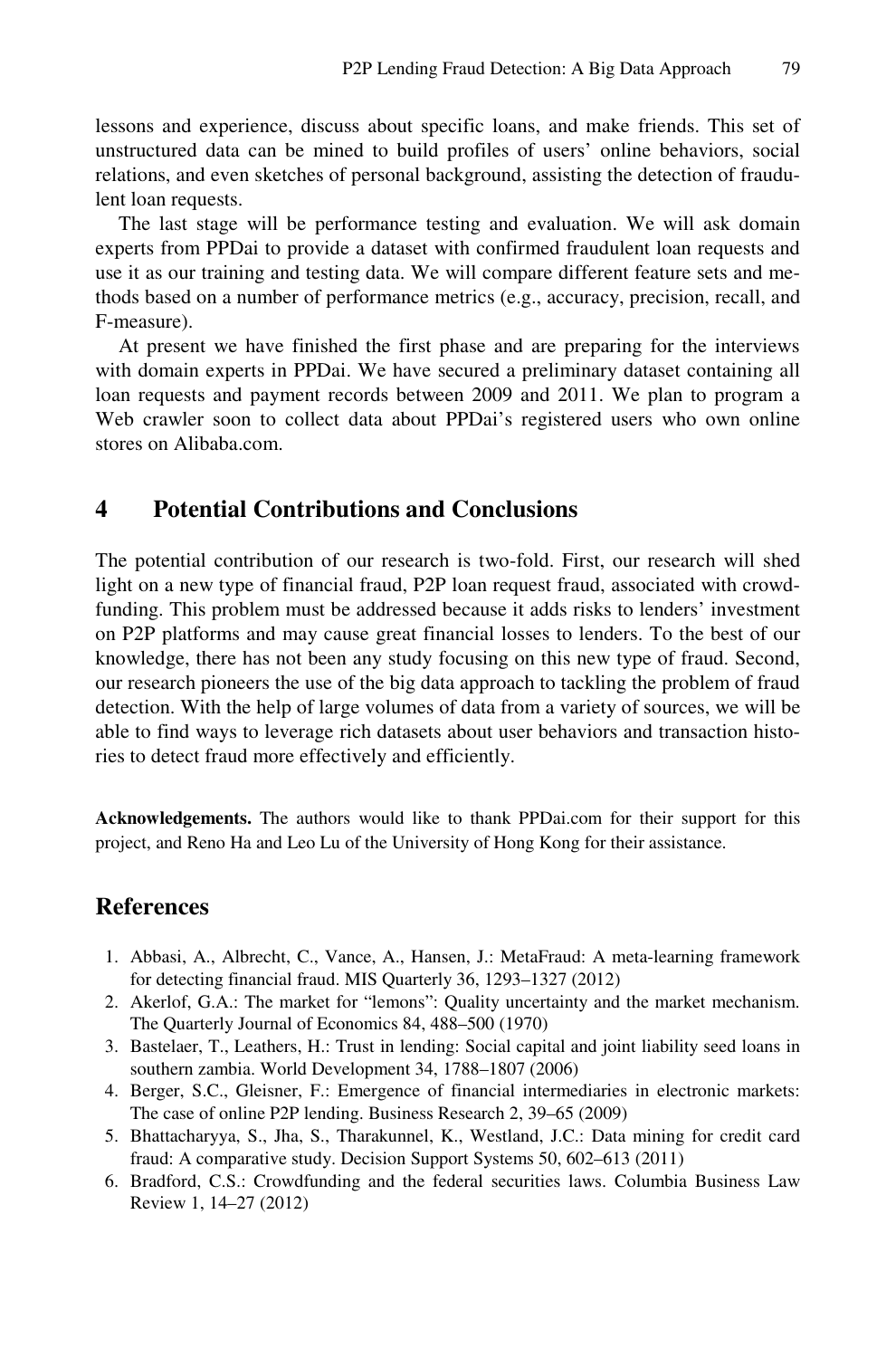- 7. Cecchini, M., Aytug, H., Koehler, G., Pathak, P.: Detecting management fraud in public companies. Management Science 56, 1146–1160 (2010)
- 8. Chua, C.E.H., Wareham, J., Robey, D.: The role of online trading communities in managing internet auction fraud. MIS Quarterly 31, 759–781 (2007)
- 9. Dechow, P., Ge, W., Larson, C., Sloan, R.: Predicting material accounting misstatements. Contemporary Accounting Research 28, 17–82 (2011)
- 10. Do, H., Jeon, S., Banker, R., Lee, B., Yoo, B.: Is the leaderboard information useful to investors? The leaderboard effect in P2P lending. In: The 33rd International Conference on Information Systems, Orlando, FL (2012)
- 11. Duarte, J., Siegel, S., Young, L.: Trust and credit: The role of appearance in peer-to-peer lending. The Review of Financial Studies 25, 2455–2484 (2012)
- 12. Freedman, S., Jin, G.Z.: Learning by doing with asymmetric information: Evidence from Prosper.com (2010), sitemaker.umich.edu/sfreedm/files/freedman\_jin\_prosper.pdf
- 13. Gavish, B., Tucci, C.L.: Reducing internet auction fraud. Communications of the ACM 51, 89–97 (2008)
- 14. Herrero-Lopez, S.: Social interactions in P2P lending. In: The 3rd Workshop on Social Network Mining and Analysis (2009)
- 15. Larrimore, L., Jiang, L., Larrimore, J., Markowitz, D., Gorski, S.: Peer to peer lending: The relationship between language features, trustworthiness, and persuasion success. Journal of Applied Communication Research 39, 19–37 (2011)
- 16. Lee, E., Lee, B.: Herding behavior in online P2P lending: An empirical investigation. Electronic Commerce Research and Applications 11, 495–503 (2012)
- 17. Lin, M.: Peer-to-peer lending: An empirical study. In: AMCIS 2009 Doctoral Consortium, San Francisco, California, pp. 1–7 (2009)
- 18. Lin, M., Prabhala, N.R., Viswanathan, S.: Judging borrowers by the company they keep: Friendship networks and information asymmetry in online peer-to-peer lending. Management Science 59, 17–35 (2013)
- 19. Lu, Y., Gu, B., Ye, Q., Sheng, Z.: Social influence and defaults in peer-to-peer lending networks. In: The 33rd International Conference on Information Systems, Orlando, FL (2012)
- 20. Paasch, C.: Credit card fraud detection using artificial neural networks tuned by genetic algorithms, Technical Report, Hong Kong University of Science and Technology (2007)
- 21. Pandit, S., Chau, D.H., Wang, S., Faloutsos, C.: NetProbe: A fast and scalable system for fraud detection in online auction networks. In: The 16th International World Wide Web Conference, Banff, Alberta, Canada (2007)
- 22. Panigrahi, S., Kundu, A., Sural, S., Majumdar, A.K.: Credit card fraud detection: A fusion approach using Dempster–Shafer theory and Bayesian learning. Information Fusion 10, 354–363 (2009)
- 23. Pavlou, P.A., Gefen, D.: Building effective online marketplaces with institution-based trust. Information Systems Research 15, 37–59 (2004)
- 24. Phua, C., Lee, V., Smith, K., Gayler, R.: A comprehensive survey of data mining-based fraud detection research, http://arxiv.org/pdf/1009.6119v1.pdf
- 25. Pope, D.G., Sydnor, J.R.: What's in a picture? Evidence of discrimination from Prosper.com. The Journal of Human Resources 46, 53–92 (2011)
- 26. PPDai. PPDai: About us (2015), http://www.ppdai.com (cited March 21, 2015)
- 27. Prosper. Prosper.com: About us (2014), https://www.prosper.com/about/ (cited December 30, 2014)
- 28. Sánchez, D., Vila, M.A., Cerda, L., Serrano, J.M.: Association rules applied to credit card fraud detection. Expert Systems with Applications 36, 3630–3640 (2009)